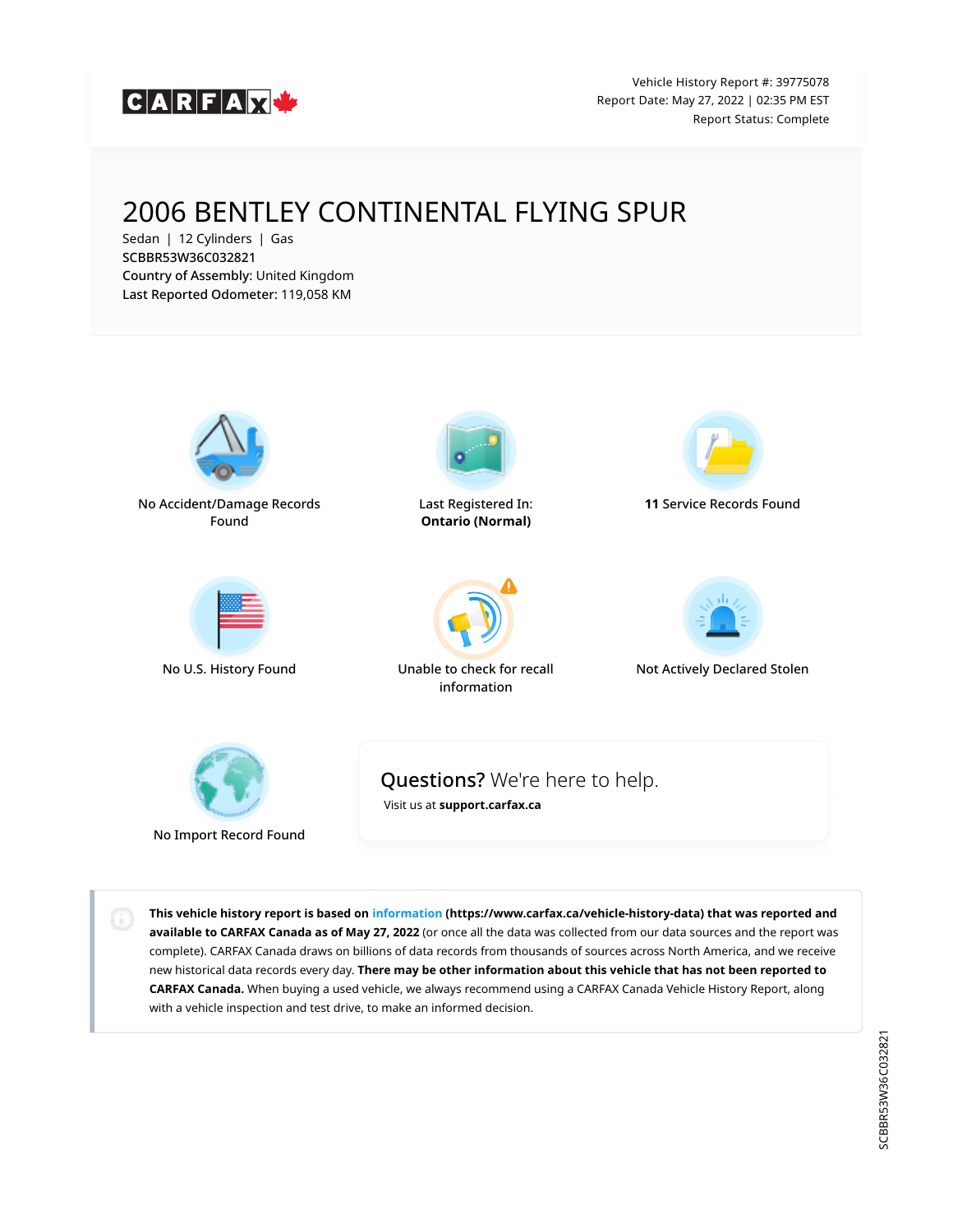## Vehicle History Report



# **AL** Accident/Damage

There are no accidents/damage reported on this vehicle.

### Registration

This vehicle has been registered in the province of Ontario in Canada with Normal branding.

We checked for: Inspection Required, Normal, Non-repairable, Rebuilt, Salvage and Stolen.

#### Service Records

| <b>DATE</b> | <b>ODOMETER</b> | <b>SOURCE</b>                                                | <b>DETAILS</b>                                                      |
|-------------|-----------------|--------------------------------------------------------------|---------------------------------------------------------------------|
| 2013 Nov 15 |                 | Silver Service Auto Repair<br>North York, Ontario, Canada    | Vehicle serviced<br>Emissions inspection performed                  |
| 2013 Nov 28 |                 | Silver Service Auto Repair<br>North York, Ontario, Canada    | <b>Vehicle serviced</b><br>Emissions inspection performed           |
| 2016 Nov 17 |                 | Humberview Chevrolet Buick GMC<br>Etobicoke, Ontario, Canada | <b>Vehicle serviced</b><br>Pre-purchase inspection completed        |
| 2016 Nov 30 |                 | Humberview Chevrolet Buick GMC<br>Etobicoke, Ontario, Canada | <b>Vehicle serviced</b>                                             |
| 2016 Dec 30 |                 | Humberview Chevrolet Buick GMC<br>Etobicoke, Ontario, Canada | <b>Vehicle serviced</b><br>Safety inspection performed<br>$\bullet$ |
| 2017 Jan 13 |                 | Humberview Chevrolet Buick GMC<br>Etobicoke, Ontario, Canada | <b>Vehicle serviced</b>                                             |
| 2017 Feb 27 |                 | Humberview Chevrolet Buick GMC<br>Etobicoke, Ontario, Canada | <b>Vehicle serviced</b>                                             |
| 2017 Mar 8  |                 | Humberview Chevrolet Buick GMC<br>Etobicoke, Ontario, Canada | <b>Vehicle serviced</b>                                             |
| 2017 Apr 11 | 144,601 KM      | Humberview Chevrolet Buick GMC<br>Etobicoke, Ontario, Canada | <b>Vehicle serviced</b>                                             |
| 2017 Aug 14 | 117,329 KM      | Humberview Chevrolet Buick GMC<br>Etobicoke, Ontario, Canada | <b>Vehicle serviced</b><br>Four wheel alignment performed           |
| 2017 Dec 8  | 119,058 KM      | <b>Grand Touring Automobiles</b><br>Toronto, Ontario, Canada | <b>Vehicle serviced</b>                                             |

SCBBR53W36C032821 SCBBR53W36C032821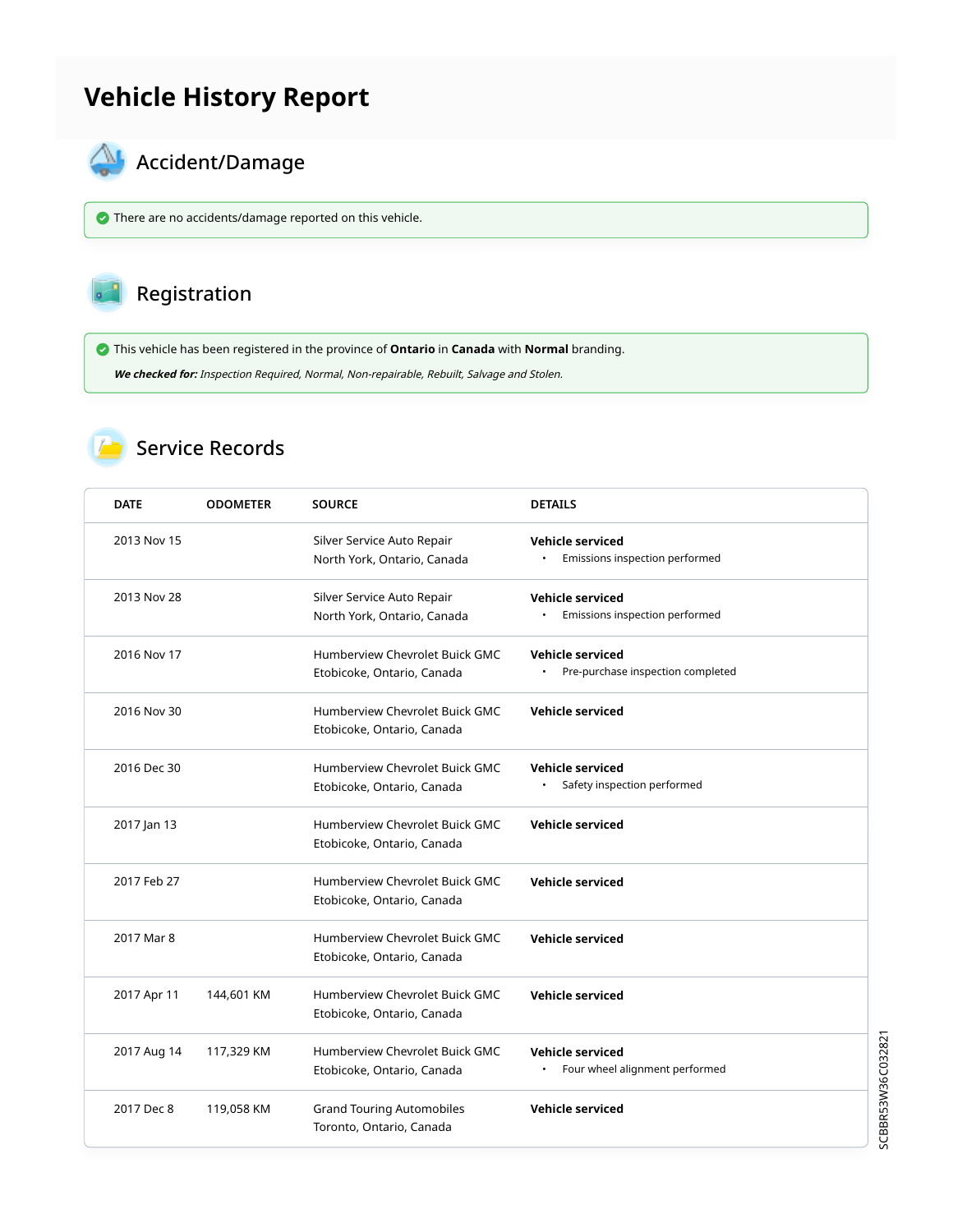

We are unable to check for recall information on this vehicle. Please visit BENTLEY's website for the most current recall information on this, or any, BENTLEY vehicle [http://www.bentleytechinfo.com/BY00175\\_BSI\\_Web/BY00175\\_ClassicASP/pages](http://www.bentleytechinfo.com/BY00175_BSI_Web/BY00175_ClassicASP/pages/bsi_bulletin_1.asp?OnlyRecall=true) [/bsi\\_bulletin\\_1.asp?OnlyRecall=true.](http://www.bentleytechinfo.com/BY00175_BSI_Web/BY00175_ClassicASP/pages/bsi_bulletin_1.asp?OnlyRecall=true)

#### Stolen Vehicle Check A.

This vehicle is not actively declared stolen.

### **C** Detailed History

| <b>DATE</b> | <b>ODOMETER</b> | <b>SOURCE</b>                                             | <b>RECORD TYPE</b> | <b>DETAILS</b>                                                                      |
|-------------|-----------------|-----------------------------------------------------------|--------------------|-------------------------------------------------------------------------------------|
| 2006 Apr 13 |                 | Motor Vehicle Dept.<br>Ontario, Canada                    | Canadian Renewal   | Registration Issued or<br>Renewed<br>First Owner Reported<br>Previous Use: Personal |
| 2008 May 20 |                 | Motor Vehicle Dept.<br>Ontario, Canada                    | Canadian Renewal   | Registration Issued or<br>Renewed<br>Previous Use: Personal                         |
| 2009 May 20 |                 | Motor Vehicle Dept.<br>Ontario, Canada                    | Canadian Renewal   | Registration Issued or<br>Renewed<br>Previous Use: Personal                         |
| 2009 Dec 15 |                 | Motor Vehicle Dept.<br>Ontario, Canada                    | Canadian Renewal   | Registration Issued or<br>Renewed<br>New Owner reported<br>Previous Use: Personal   |
| 2011 Nov 23 |                 | Motor Vehicle Dept.<br>Ontario, Canada                    | Canadian Renewal   | Registration Issued or<br>Renewed<br>Previous Use: Personal                         |
| 2012 Nov 28 |                 | Motor Vehicle Dept.<br>Ontario, Canada                    | Canadian Renewal   | Registration Issued or<br>Renewed<br>Previous Use: Personal                         |
| 2013 Nov 15 |                 | Silver Service Auto Repair<br>North York, Ontario, Canada | Service Record     | Vehicle serviced                                                                    |
| 2013 Nov 28 |                 | Silver Service Auto Repair<br>North York, Ontario, Canada | Service Record     | Vehicle serviced                                                                    |
| 2013 Dec 2  |                 | Motor Vehicle Dept.<br>Ontario, Canada                    | Canadian Renewal   | Registration Issued or<br>Renewed<br>Previous Use: Personal                         |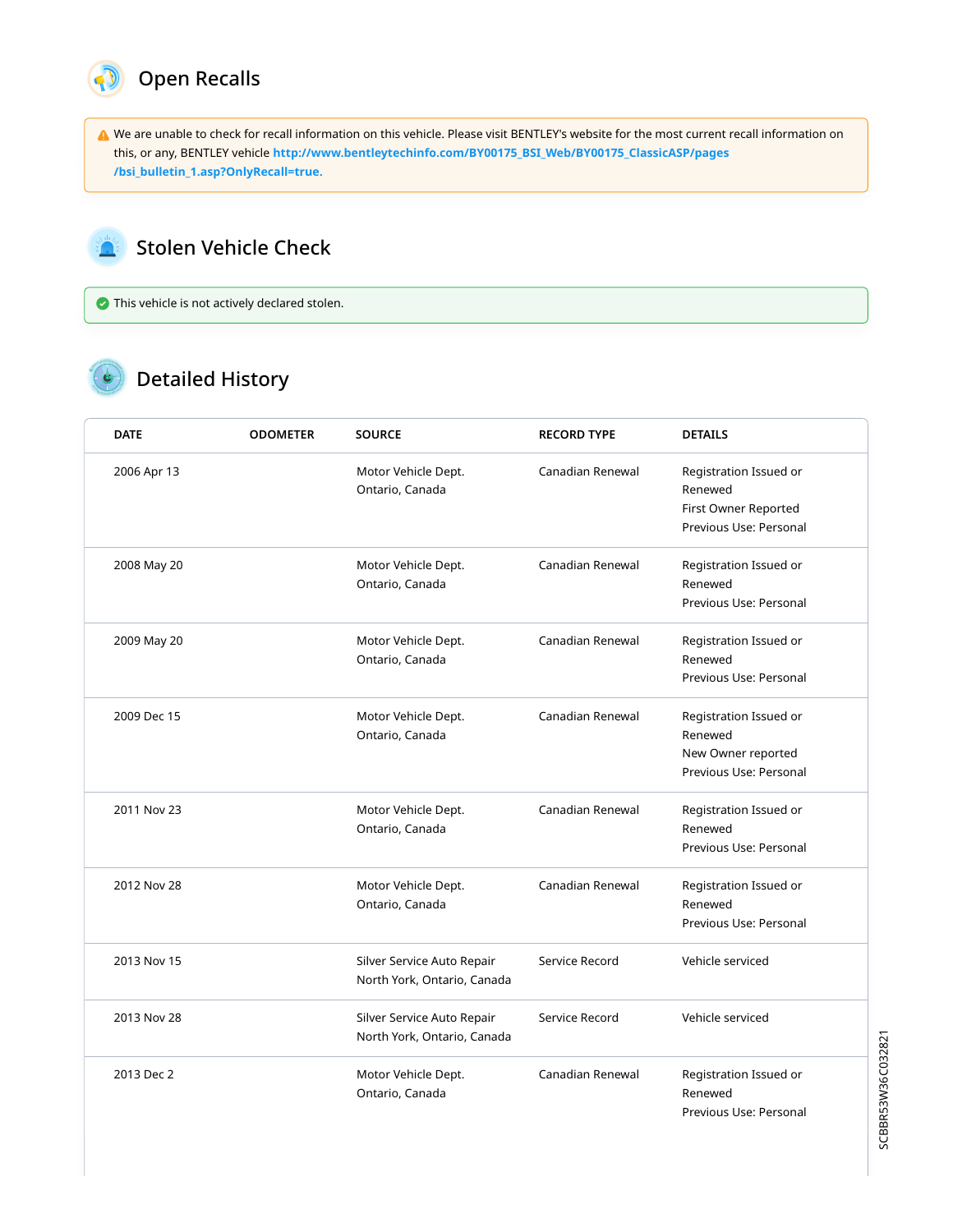| <b>DATE</b> | <b>ODOMETER</b> | <b>SOURCE</b>                                                                 | <b>RECORD TYPE</b> | <b>DETAILS</b>                                                                      |
|-------------|-----------------|-------------------------------------------------------------------------------|--------------------|-------------------------------------------------------------------------------------|
| 2015 Nov 19 |                 | Motor Vehicle Dept.<br>Ontario, Canada                                        | Canadian Renewal   | Registration Issued or<br>Renewed<br>Previous Use: Personal                         |
| 2016 Oct 21 | 114,415 KM      | <b>Independent Source</b><br>Toronto, Ontario, Canada                         | Odometer reading   |                                                                                     |
| 2016 Nov 17 |                 | Humberview Chevrolet Buick<br><b>GMC</b><br>Etobicoke, Ontario, Canada        | Service Record     | Vehicle serviced                                                                    |
| 2016 Nov 30 |                 | Humberview Chevrolet Buick<br><b>GMC</b><br>Etobicoke, Ontario, Canada        | Service Record     | Vehicle serviced                                                                    |
| 2016 Dec 30 |                 | Motor Vehicle Dept.<br>Ontario, Canada                                        | Canadian Renewal   | Registration Issued or<br>Renewed<br>New Owner reported<br>Previous Use: Commercial |
| 2016 Dec 30 |                 | Humberview Chevrolet Buick<br><b>GMC</b><br>Etobicoke, Ontario, Canada        | Service Record     | Vehicle serviced                                                                    |
| 2017 Jan 13 |                 | <b>Humberview Chevrolet Buick</b><br><b>GMC</b><br>Etobicoke, Ontario, Canada | Service Record     | Vehicle serviced                                                                    |
| 2017 Feb 27 |                 | Humberview Chevrolet Buick<br><b>GMC</b><br>Etobicoke, Ontario, Canada        | Service Record     | Vehicle serviced                                                                    |
| 2017 Mar 8  |                 | Humberview Chevrolet Buick<br><b>GMC</b><br>Etobicoke, Ontario, Canada        | Service Record     | Vehicle serviced                                                                    |
| 2017 Apr 11 | 144,601 KM      | Humberview Chevrolet Buick<br><b>GMC</b><br>Etobicoke, Ontario, Canada        | Service Record     | Vehicle serviced                                                                    |
| 2017 Aug 14 | 117,329 KM      | Humberview Chevrolet Buick<br><b>GMC</b><br>Etobicoke, Ontario, Canada        | Service Record     | Vehicle serviced                                                                    |
| 2017 Nov 17 |                 | Motor Vehicle Dept.<br>Ontario, Canada                                        | Canadian Renewal   | New Owner Reported                                                                  |
| 2017 Dec 8  | 119,058 KM      | <b>Grand Touring Automobiles</b><br>Toronto, Ontario, Canada                  | Service Record     | Vehicle serviced                                                                    |



[Visit us at](https://support.carfax.ca/en/support/home) [support.carfax.ca](https://support.carfax.ca/en/support/home)

SCBBR53W36C032821 SCBBR53W36C032821